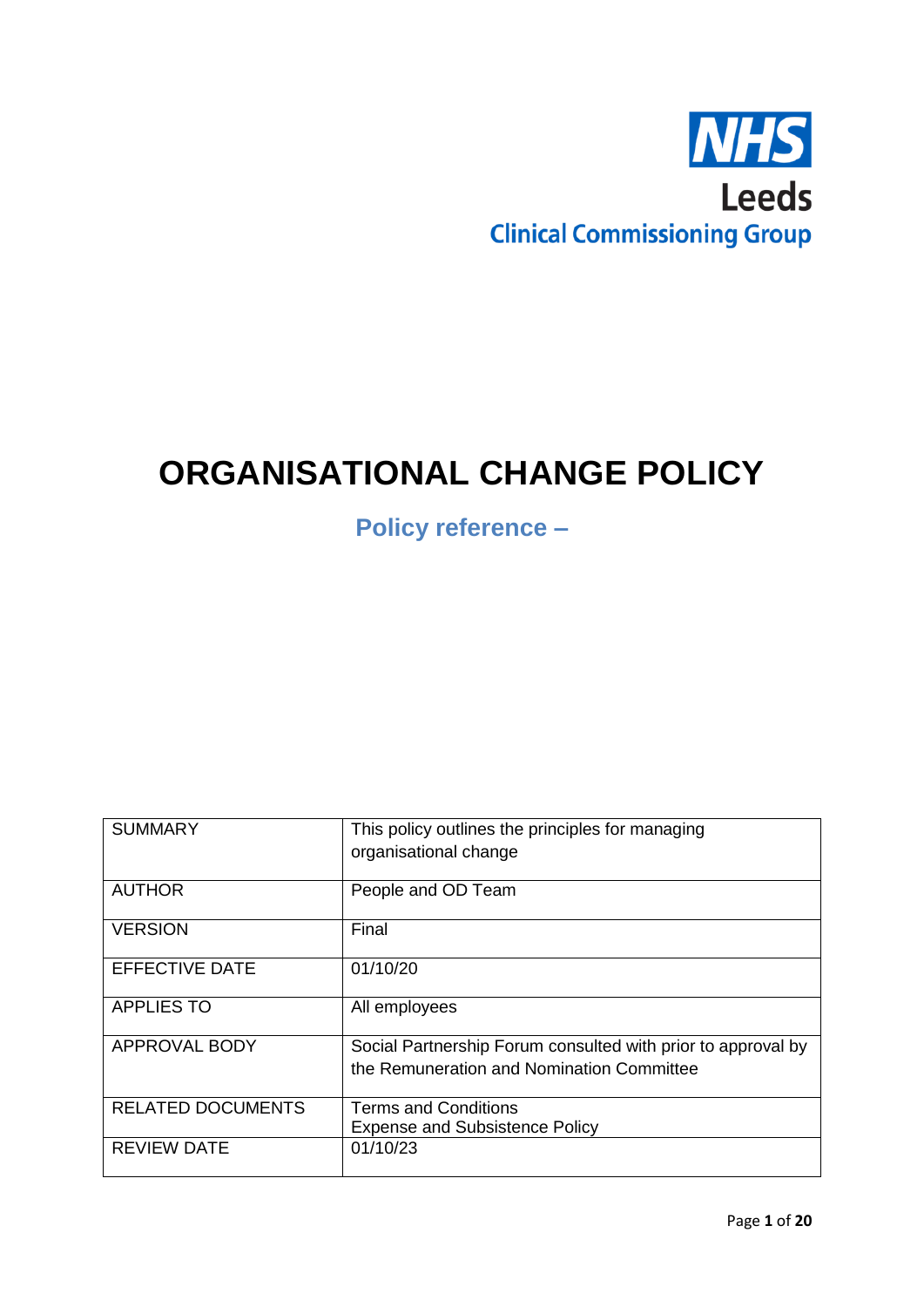## **VERSION CONTROL SHEET**

| <b>Version</b> | <b>Date</b> | <b>Author</b>         | <b>Status</b> | <b>Comment</b>                                                                                                                                           |  |
|----------------|-------------|-----------------------|---------------|----------------------------------------------------------------------------------------------------------------------------------------------------------|--|
| 1.2            | 07/04/14    | Hannah                | final         | 10.4 trial periods-managers discretion to                                                                                                                |  |
|                |             | <b>Morris</b>         |               | extend                                                                                                                                                   |  |
| 2.0            | 01/10/20    | People and<br>OD Team | Final         | Minor amendments to terminology and<br>additional sentences at 1.3, additional<br>Section B replacing Protection of Pay and<br><b>Conditions Policy.</b> |  |
|                | 14/01/20    |                       |               | Approved by Remnom                                                                                                                                       |  |
|                |             |                       |               |                                                                                                                                                          |  |
|                |             |                       |               |                                                                                                                                                          |  |
|                |             |                       |               |                                                                                                                                                          |  |
|                |             |                       |               |                                                                                                                                                          |  |
|                |             |                       |               |                                                                                                                                                          |  |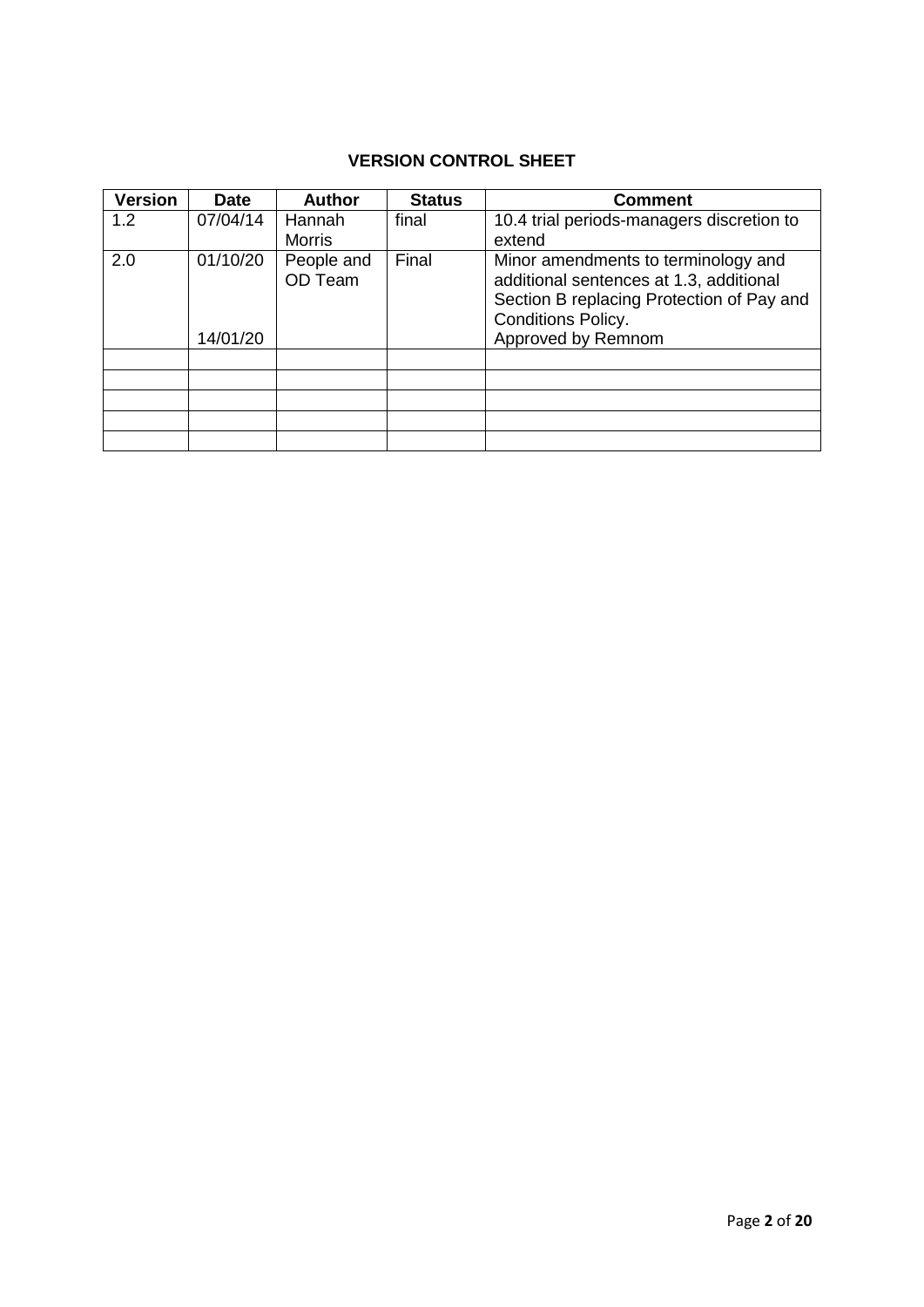## **CONTENTS**

| <b>Section A</b>                                                | Page           |
|-----------------------------------------------------------------|----------------|
| Purpose<br>1.                                                   | 4              |
| 2.<br>Scope                                                     | 4              |
| 3.<br><b>Equality Statement</b>                                 | 4              |
| 4. Accountability                                               | 4              |
| Implementation and Monitoring<br>5.                             | 4              |
| 6. Responsibilities                                             | 4              |
| 6.2<br>Employees                                                | 5              |
| 6.3 Line Managers                                               | 5              |
| 6.4<br>People and OD Team                                       | 5              |
| 7. Principles                                                   | 5              |
| 8. Consultation                                                 | 6              |
| 9. Filling Posts                                                | $\overline{7}$ |
| 10. Redeployment                                                | $\overline{7}$ |
| 10.3<br><b>Suitable Alternative Employment</b>                  | 8              |
| <b>Trial Periods</b><br>10.4                                    | 8              |
| 11. Redundancy and Early Retirement                             | 8              |
| 11.2<br><b>Redundancy Payments</b>                              | 8              |
| <b>Notice Period</b><br>11.3                                    | 9              |
| Early Retirement on the Grounds of Redundancy<br>11.4           | 9              |
| 12. Transfer of Employees                                       | 9              |
| 13. Appeals                                                     | 9              |
| <b>Section B</b><br>Protection of Pay and Conditions of Service | 10             |
| <b>Appendix</b>                                                 |                |

| .                                    |    |
|--------------------------------------|----|
| A Definitions                        | 16 |
| <b>B</b> Procedure for Filling Posts |    |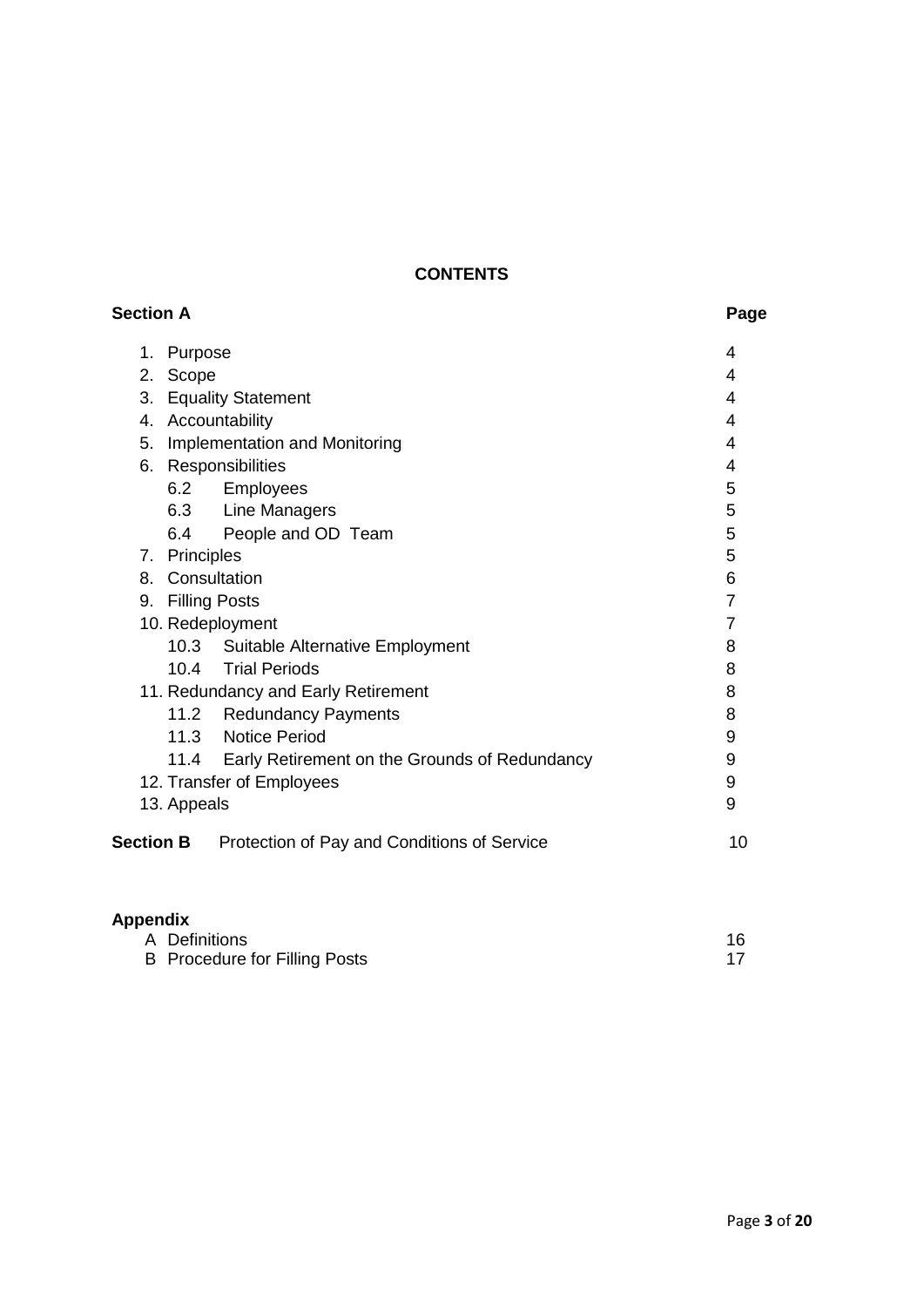## **1. PURPOSE**

- 1.1 Change is inevitable in any organisation as services are developed that meet the needs of the population and improve efficiency. Careful planning in the adoption of new working practices and the redesign of services is the best way to provide security of employment to employees. The organisation will strive to cope with fluctuations in required staffing levels by robust workforce planning.
- 1.2 It is recognised that any reconfiguration/change process may cause concern to employees. Consideration has therefore been given in this policy to develop a framework to consider the individual interests of employees with care, consideration and equity. During any organisational change a fair and equitable process will be followed, however the process may be adapted depending on the circumstances of the change to suit the needs of the organisation.
- 1.3 The aim of the policy is to provide guidance to managers and employees during periods of change to ensure due process is followed and employees affected by change are supported. This policy is designed to support change to service which significantly impacts on the organisation's structure or roles within it. Changes to individual job descriptions and role profiles should be addressed through normal line management discussions and be legally compliant adhering to the principles of transparency and fairness central to this policy.

## **2. SCOPE**

2.1 This policy will apply to all employees directly employed by the organisation.

## **3. EQUALITY STATEMENT**

3.1 In applying this policy, the organisation will have due regard for the need to eliminate unlawful discrimination**,** promote equality of opportunity**,** and provide for good relations between people of diverse groups, in particular on the grounds of the following characteristics protected by the Equality Act (2010); age, disability, sex, gender reassignment, marriage and civil partnership, pregnancy and maternity, race, religion or belief, and sexual orientation, in addition to offending background, trade union membership, or any other personal characteristic. An Equality Impact Assessment is used for all policies and procedures.

#### **4. ACCOUNTABILITY**

4.1 The Chief Executive Officer is accountable for this policy.

#### **5. IMPLEMENTATION AND MONITORING**

- 5.1 The Remuneration and Nomination Committee is responsible for formal approval and monitoring compliance with this policy. Following ratification the policy will be disseminated to staff via the intranet.
- 5.2 The policy and procedure will be reviewed periodically by the Senior Management Team in conjunction with Human Resource and Trade Union representatives where applicable. Where review is necessary due to legislative change, this will happen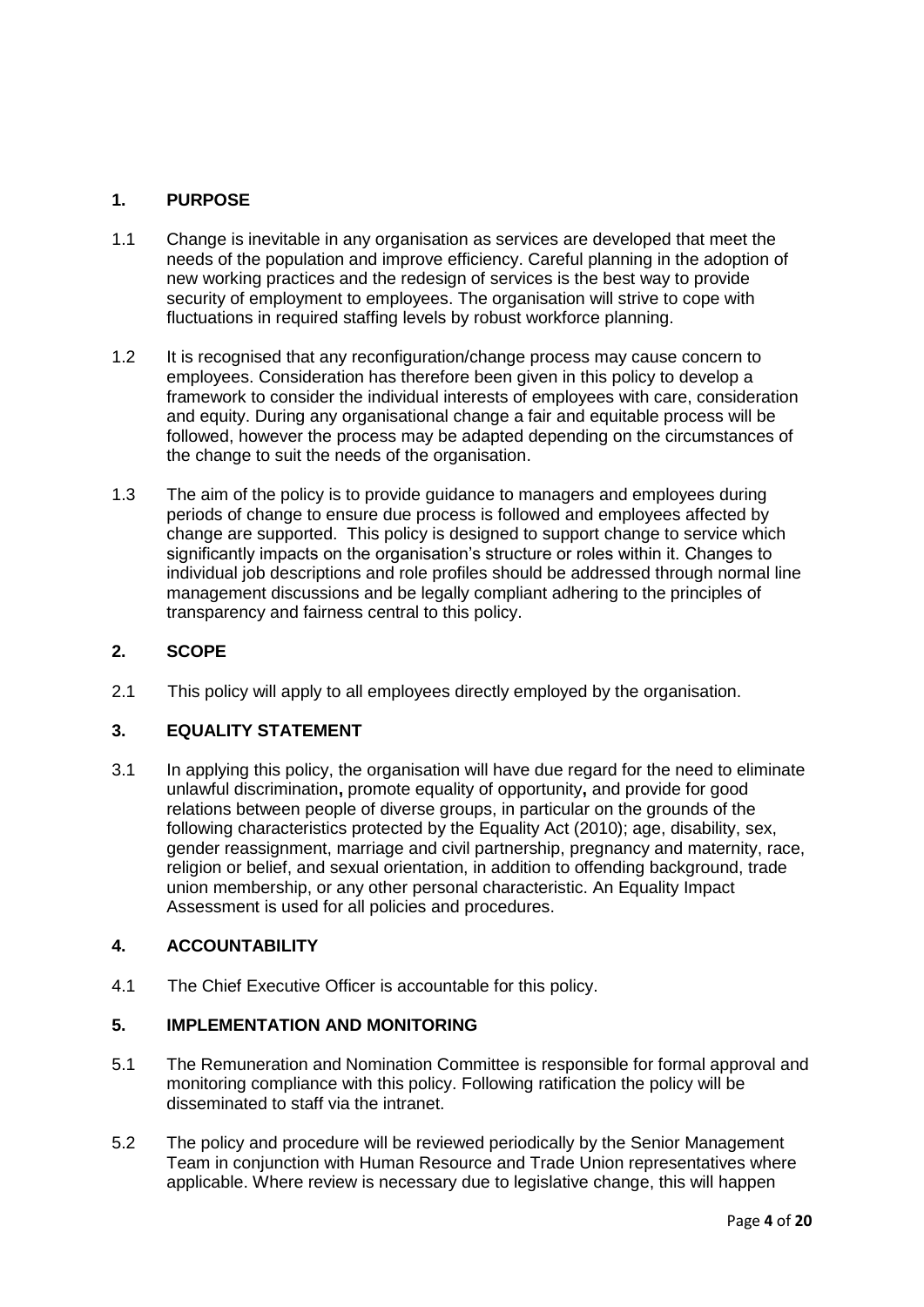immediately.

## **6. RESPONSIBILITIES**

6.1 Good working relations are vital for the organisation to operate successfully and provide services. There is a joint responsibility for management, trade unions and employees to accept the responsibility of working together on issues in good faith and with the shared intention of facilitating good working relations.

## **6.2 Employees**

- 6.2.1 It is the responsibility of employees to ensure that they:
	- Actively participate in all forms of communication to ensure they are fully engaged and informed of proposed changes.
	- Attend related meetings.
	- Speak to their line manager or HR representative regarding any personal concerns.
	- Ensure business as usual before, during and after changes.

#### **6.3 Line Managers**

- 6.3.1 It is the responsibility of line managers to ensure that they:
	- Inform and engage their team regarding proposed changes, including employees who are absent from the organisation (i.e. on maternity, long term sick leave, secondments).
	- Work in line with the policy and procedure treating all employees fairly and equitably.
	- Provide support to employees and maintain confidentiality at all times recognising the sensitive nature of change for individuals.

## **6.4 People and OD Team**

6.4.1 The Human Resource representative will provide advice and support on all aspects of this policy to ensure application and support.

## **7. PRINCIPLES**

- 7.1 The organisation is committed to employee development and promoting security, continuity and stability of employment for employees as far as possible. All reasonable steps will be taken to retain the skills and experience of employees by appropriate retraining, developing or redeploying employees wherever possible when change has become necessary. Where these options are not viable and workforce reductions are necessary, options to reduce the workforce including compulsory redundancy may be considered.
- 7.2 The objectives of any reconfiguration process are as follows:
	- To create an organisation with the right numbers of people with the right skills to deliver the business of the organisation as effectively and efficiently as possible, ensuring it is fit for purpose.
	- To achieve a balanced workforce that meets the needs of the organisation and delivers on the organisations objectives.
	- Fill posts with the most suitably qualified and experienced people.
	- Minimise redundancy and retain valuable skills.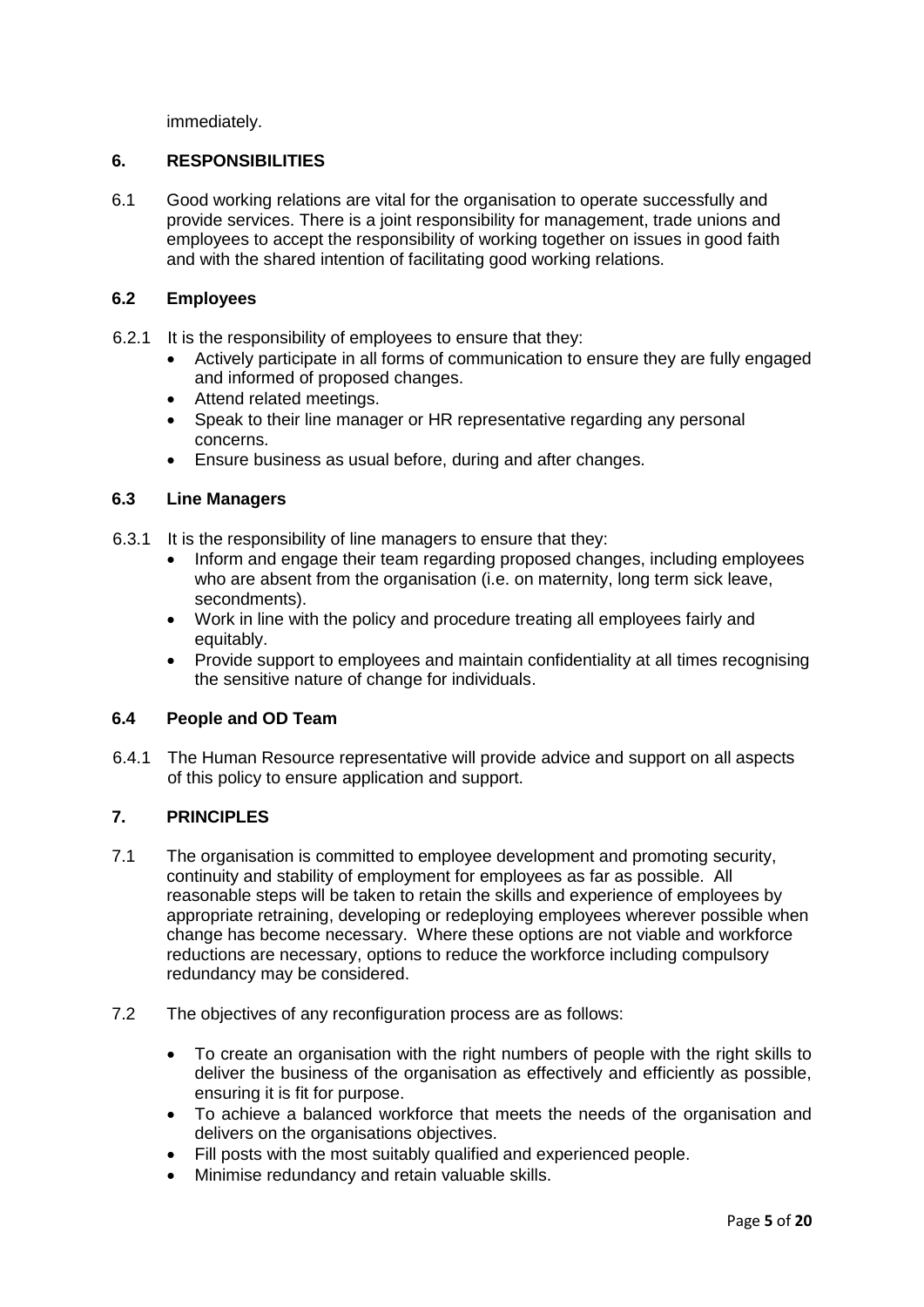- Maintain services.
- Avoid unnecessary costs.
- Act lawfully and engage in meaningful consultation.
- 7.3 The organisation will always try to avoid redundancies by considering:
	- Not filling vacancies to enable natural wastage.
	- Reduction/elimination of overtime working.
	- Termination of temporary or agency staff.
	- Redeploying existing employees where ever possible.
	- Retraining at risk employees so that they can be redeployed as appropriate.
	- Applications for voluntary redundancy.
- 7.4 Organisational change may be triggered by internal or external drivers. The list below provides an example of when this policy may apply (this list is not exhaustive):
	- National and local policy impacting on organisational form and structure
	- Departmental restructuring/reorganisation and developing the organisation to ensure it is performing effectively.
	- Transfer of a service in or out of the organisation
	- Changes to commissioning and contracting
	- Cross organisational moves (such as to the Local Authority)
	- Changes which affect terms and conditions of employment
	- Workforce modernisation and large changes to current processes of work
	- To develop the organisation and ensure it is performing effectively

Please see Appendix A for definitions connected to organisational change.

## **8. CONSULTATION**

- 8.1 There is a legal obligation to inform and consult the Trade Union and Staff Side representatives of the employees whom it is proposing to make redundant, and to consult the individuals affected. The duty to inform and consult appropriate representatives depends on the number of employees it is proposing to make redundant. If 100 or more redundancies are proposed, consultation must begin at least 45 days before the first dismissal takes place. If more than 20 but fewer than 100 redundancies are proposed consultation must begin at least 30 days before the first dismissal takes effect. If fewer than 20 redundancies are proposed the organisation will inform and consult individual employees as appropriate.
- 8.2 Effective consultation is likely to improve the quality of management decisions, increase commitment and co-operation from employees and contribute to good employee relations. There are a number of mechanisms which can be adopted for meaningful consultation. However, employees who are affected by change and potentially at risk of redundancy will be notified of this, together with details of the steps that will be taken to avoid redundancy, at the earliest opportunity. The purpose of consulting with appropriate representatives is to try to:
	- reach agreement on ways to avoid the redundancies
	- communicate the reasons for the redundancies
	- reduce the numbers to be made redundant
	- minimise the consequences of the redundancies
	- agree selection criteria for redundancy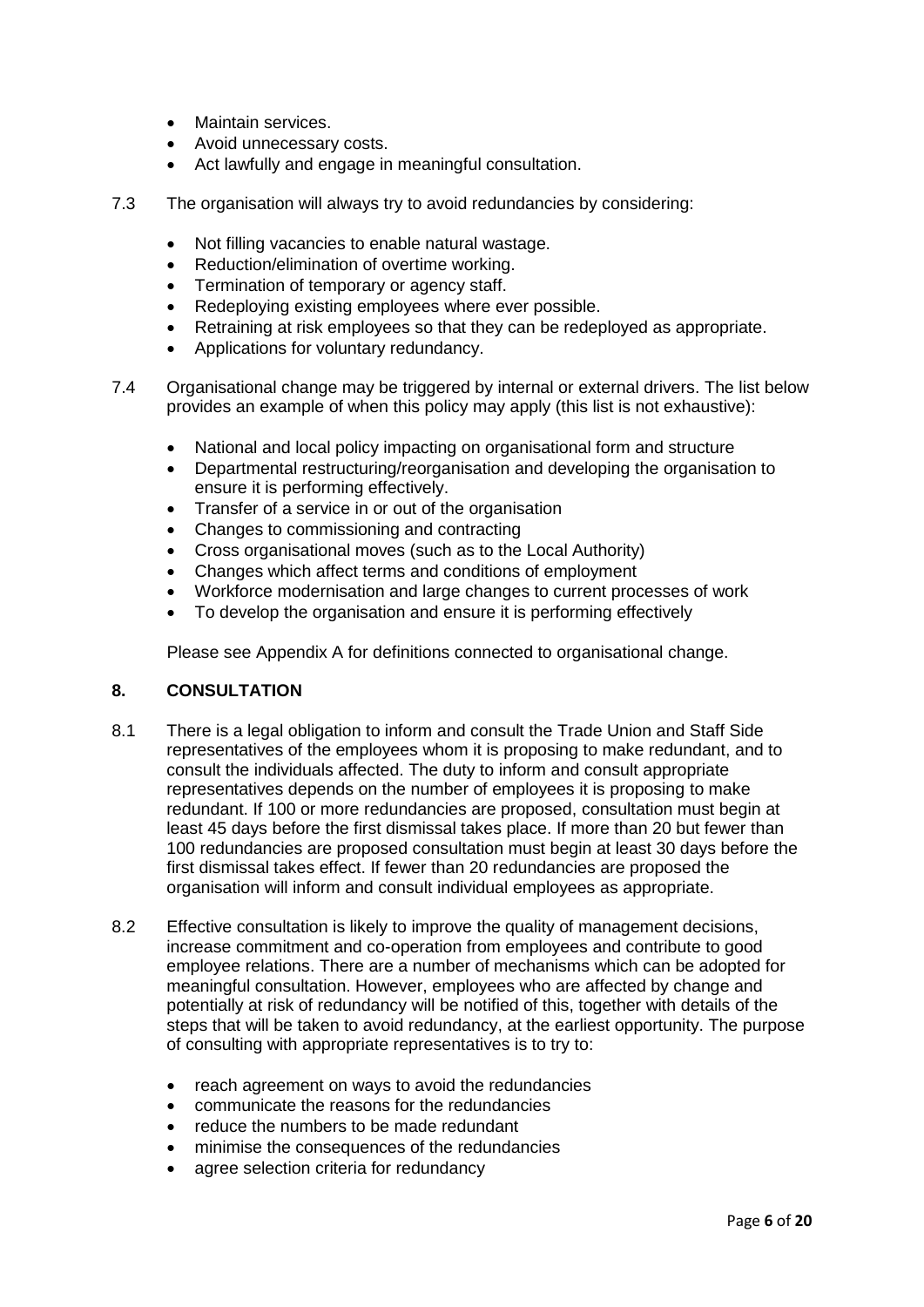- 8.3 Consultation must begin at the earliest possible opportunity. When it is clear that any organisational change or other development may result in some employees being declared redundant (even though the identity of the individuals affected may not be known at the time the decision was taken) there is a proposal from the moment that the decision is reached even though the proposal may not be finalised. This gives employees the opportunity to influence the decision making process. Consultation may vary depending on what is deemed reasonable and proportionate to the change.
- 8.4 Consultation will normally be conducted through the relevant Trade Union or staff representatives. Consultation can take place locally within the relevant operational area but will be over the timescales dictated by the total number of redundancies that take place across the organisation if applicable. Information relevant to the scale of change will be provided to representatives. Affected individuals will also be consulted and advised at this stage they are "affected by change" based on current proposals. If appropriate, a communication plan will be developed to regularly feedback on comments received as part of the consultation. Upon completion of the consultation deadline a final document will be published outlining any further changes, providing a response to comments which were considered and final details of staffing implications if appropriate to the circumstances.

## **9. FILLING POSTS**

- 9.1 It is recognised each organisational change process may differ slightly depending on the circumstances, Appendix B outlines the stages which should be used as a guideline to manage employees affected by change fairly and consistently. A selection process will be determined in partnership with staff side where appropriate and reasonable adjustments will be made as necessary for disabled staff.
- 9.2 Employees who are absent from work, such as those on maternity, long term sick leave will be included in the procedure. Employees currently on a secondment or in an acting up role, their substantive role will be used for the purpose of consultation and procedure for filling posts.
- 9.3 On completion of the procedure for filling posts, employees will be notified of the outcome and their right to appeal the slotting in/ring fencing decision within 10 working days of receipt of the outcome letter.

## **10. REDEPLOYMENT**

- 10.1 Employees displaced as part of a change who have not been appointed into a post will then be informed they are at risk of redundancy and the HR representative will place the employee on the 'at risk' register maintained by the People and OD Team. It is the responsibility of the Lead Manager to notify individuals of this and to invite the individuals to an initial meeting with their line manager and the HR Representative to discuss their personal circumstances and the process for suitable alternative employment and redeployment. All reasonable steps will be taken at this stage to avoid redundancies in order to ensure that business critical skills and experience are not lost.
- 10.2 The at risk register will contain information on the employees preferences for redeployment in addition to basic personal information. Employees on the at risk register will be advised of suitable posts in the organisations and where appropriate posts will be advertised on a restricted basis to employees on the register only. Many employees may require help to make the change. Local programmes of support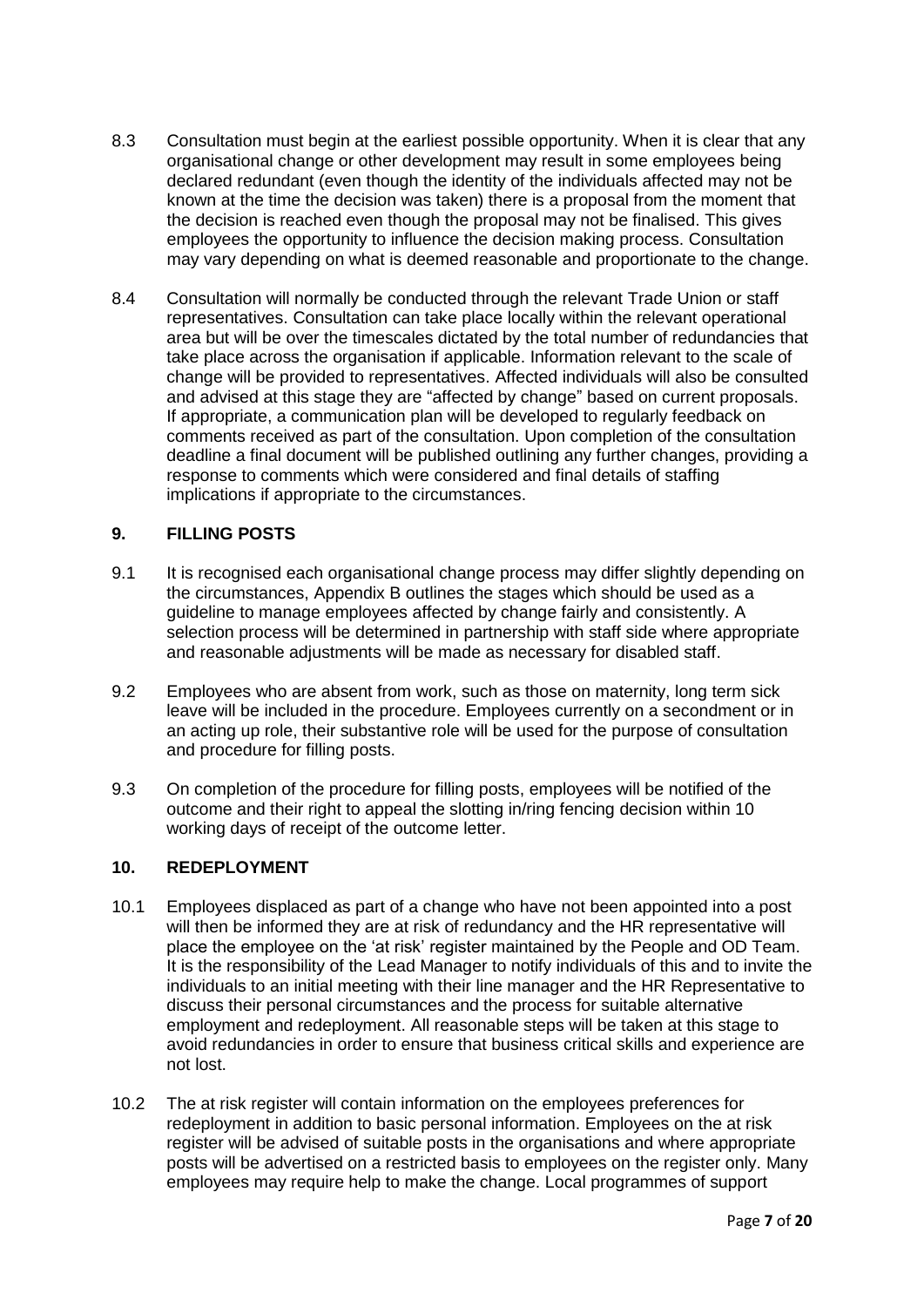should be developed and resourced to meet, as appropriate, the personal and professional needs of employees. Individual counselling should be made available on a confidential basis to help employees to cope with the implications of change. Appropriate career counselling and support, including CV training, interview and selfmarketing skills, should be available, if necessary, to all affected employees during the period of change.

## 10.3 **Suitable Alternative Employment**

- 10.3.1 Suitable Alternative Employment will be defined in terms of pay, working hours, status, grade, the way work is carried out and location. The individuals personal circumstances will be taken into account as will the pay protection and excess travel policy relevant to their terms and conditions. Some flexibility is expected on the part of both the employee and the organisation in this respect and it is important that each case is looked at on its own merits.
- 10.3.2 If an employee unreasonably rejects an offer of suitable alternative employment and there is no other alternative employment, or any reasonable prospect of alternative employment in the near future, the employee will jeopardise their entitlement to redundancy compensation or pay protection. This will then be classed as a resignation. The employee has the right to appeal against the suitable alternative employment decision within 10 working days of receipt of the outcome letter.

## 10.4 **Trial Periods**

10.4.1 A trial period is required if an offer of suitable alternative employment is made to an employee. The trial period is for a period of 4 weeks. Managers have the discretion to extend the trial period based on individual circumstances for example to ensure part time employees are not adversely affected. If, during the trial period, the employee reasonably decides to reject the post or Management feel that they are unsuitable for the post, he/she will not forfeit his/her right to redundancy. If an employee who would otherwise be declared redundant wishes a trial period in a post that would not be regarded as suitable alternative employment, the employee would not forfeit his/her redundancy payment if he/she terminated the contract during the trial period for whatever reason.

## **11. REDUNDANCY AND EARLY RETIREMENT**

11.1 Whilst the organisation is committed to avoiding compulsory redundancies as far as possible, this may become necessary in certain circumstances. Every effort will be made to help the employee secure suitable alternative employment, with additional support provided where appropriate. In some cases of organisational change it may be appropriate to consider the use of voluntary redundancy and early retirement schemes for defined categories of employees. In such cases, full consultation will take place and there will be strict criteria for those being eligible to apply. Application for voluntary redundancy does not guarantee that it will be granted, even when expressions of interest have been invited.

## 11.2 **Redundancy payments**

11.2.1 Any person who faces the possibility of redundancy will be made aware of payments to which they would be entitled in this event subject to current legislation.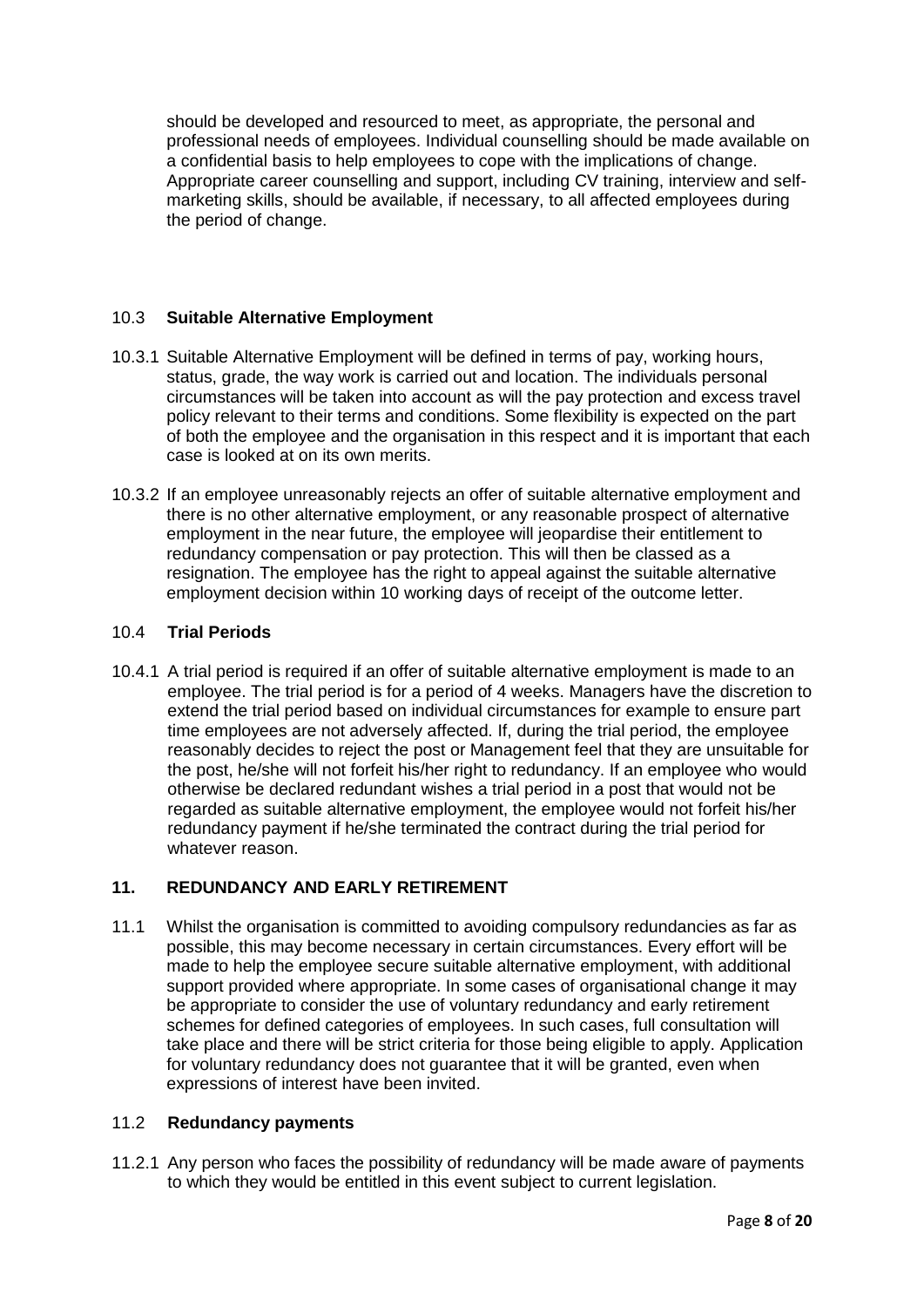Redundancy payments will be made in accordance with contractual entitlements. Employees shall not be entitled to redundancy payments or early retirement on grounds of redundancy if:

- They are dismissed for reasons of misconduct
- If suitable alternative NHS employment has been secured at the date of the termination, and without a break exceeding 4 weeks
- If suitable alternative NHS employment has been secured and the employee unreasonably refuses to accept it
- If the employee leaves before the expiry of their notice, except if they are being released early
- **If their contract is renewed.**

#### 11.3 **Notice Period**

- 11.3.1 Where compulsory redundancies remain unavoidable, having exhausted all measures in this policy, the employees affected will be interviewed and will be given the maximum possible notice of dismissal. As a minimum, the notice period will be:
	- the contractual notice as detailed in their statement of main particulars of employment; or
	- one week's notice for each year of reckonable continuous service up to a maximum of 12 weeks. Individuals will receive the most beneficial notice period under the above options.
- 11.3.2 Employees who are under notice of termination due to redundancy will be:
	- given reasonable paid time off work to look for new employment and/or make arrangements for training to assist them to find new employment.
	- given advice and guidance on job searching and applying for jobs
	- offered counselling and support where necessary
- 11.3.2 Priority must be given to business continuity; therefore displaced staff will be required to work their contractual notice period in all but exceptional circumstances. Cases which are considered to be an exception can be agreed only by the relevant Senior Manager. Where displaced employees obtain alternative employment during their period of notice and wish to commence this employment prior to the end of their period of notice of redundancy, managers should consider releasing the employee on a mutually agreeable date.

## 11.4 **Early Retirement on the Grounds of Redundancy**

11.4.1 Employees retiring prematurely on the grounds of redundancy may be entitled to early retirement benefits dependent upon their age and length of service. Further details can be obtained from the Pensions Officer.

## **12. TRANSFER OF EMPLOYEES**

12.1 The Transfer of Undertakings (Protection of Employment) Regulations (TUPE) protects employees' terms and conditions of employment when work is transferred from one employer to another. The Cabinet Office Statement of Practice (COSOP) allows for transfers on a TUPE like basis where there is no statutory entitlement to TUPE. Advice should be taken from a HR Representative in line with current legislation if a potential transfer is identified.

#### **13. APPEALS**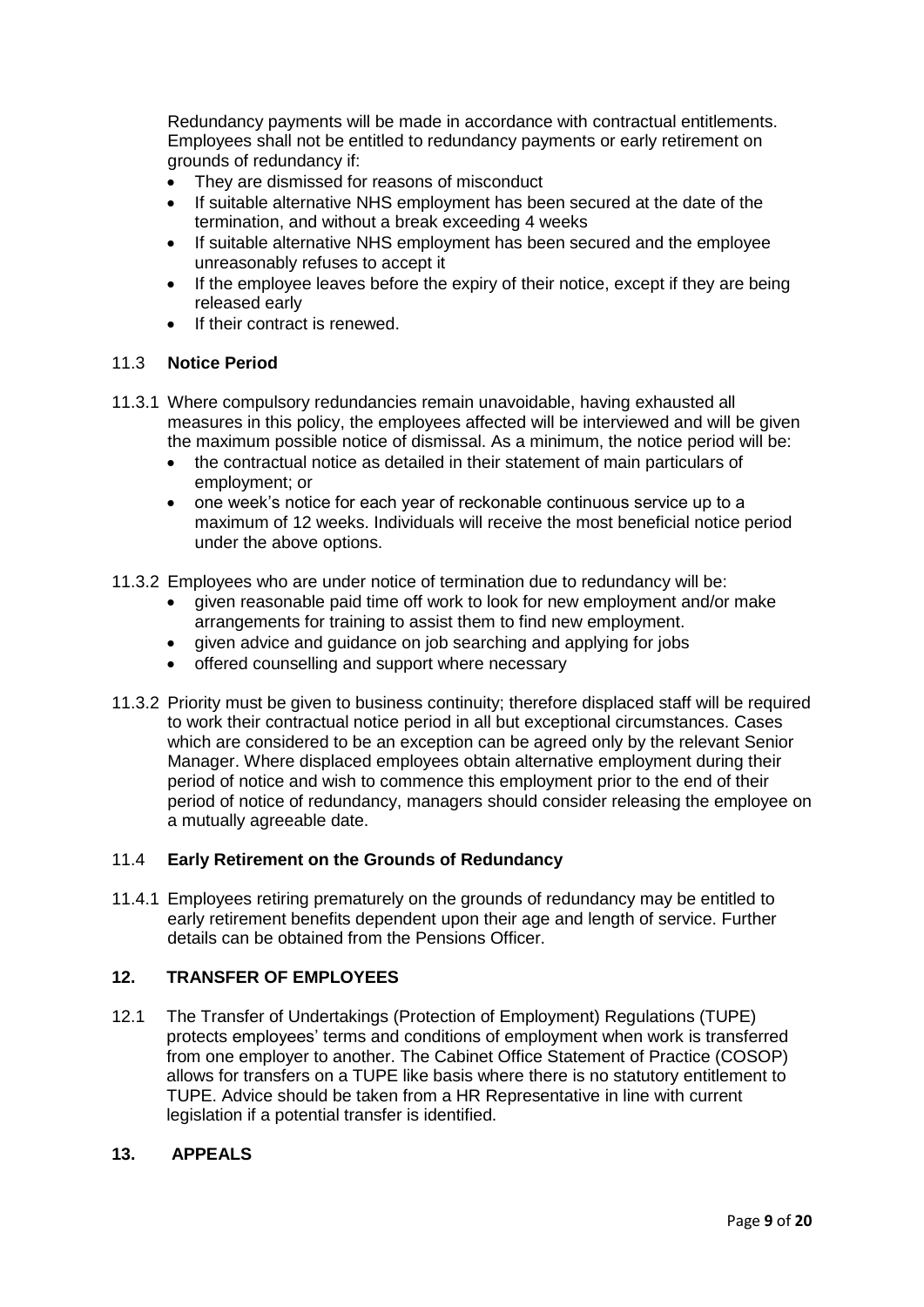13.1 Employees have the right to appeal with regards to changes impacting their terms and conditions of employment. Any such appeal must be lodged by the employee, within 10 days of receipt of the outcome letter (i.e. confirming slotting in, ring fencing, suitable alternative employment etc). All appeals should be addressed to the Human Resources Representative. Appeals will be formally considered by an appropriately constituted panel not previously involved in their case. The employee must stipulate their full grounds of appeal in writing. The outcome of this appeal will be final. Employees can lodge a grievance via the Grievance Policy if they believe the process has not been applied correctly. Except in exceptional circumstances the appeal will be conducted within 10 working days of the notification of appeal being received.

## **Section B Protection of Pay and Conditions of Service**

This section is based upon and does not supersede the NHS Agenda for Change agreed arrangements for Protection of Pay and Conditions of Service.

- 1.0 Employees currently subject to existing protection will continue to be protected on a personal basis under the previous protection agreement until this expires.
- 2.0. Section B does not apply in the following situations:

Where the downgrading is as a result of action under the organisation's disciplinary or capability procedures.

Where the change to pay or terms and conditions is made at the request of the member of staff.

Where a change of contract has been agreed on a temporary basis, i.e. acting up.

Where a member of staff voluntarily moves post.

Where the change results from the breakdown of a job share agreement.

#### **3.0 RESPONSIBILITIES**

#### **Employees**

- 3.1 It is the responsibility of employees to ensure that they:
	- Comply with the Policy on Protection of Pay and Terms and Conditions of Service, particularly in relation to accepting alternative employment or undertaking duties up to the level that they are receiving protection.
	- Attend any consultation meetings or training as requested in line with redeployment opportunities or maximising opportunities for redepolyment.
	- To access and be aware of the policy and read the content, if there is anything that is not understood then initially raises this with their line manager.

#### **Line Managers**

- 3.2 It is the responsibility of line managers to ensure that they:
	- Ensure that the policy is complied with during any organisational change.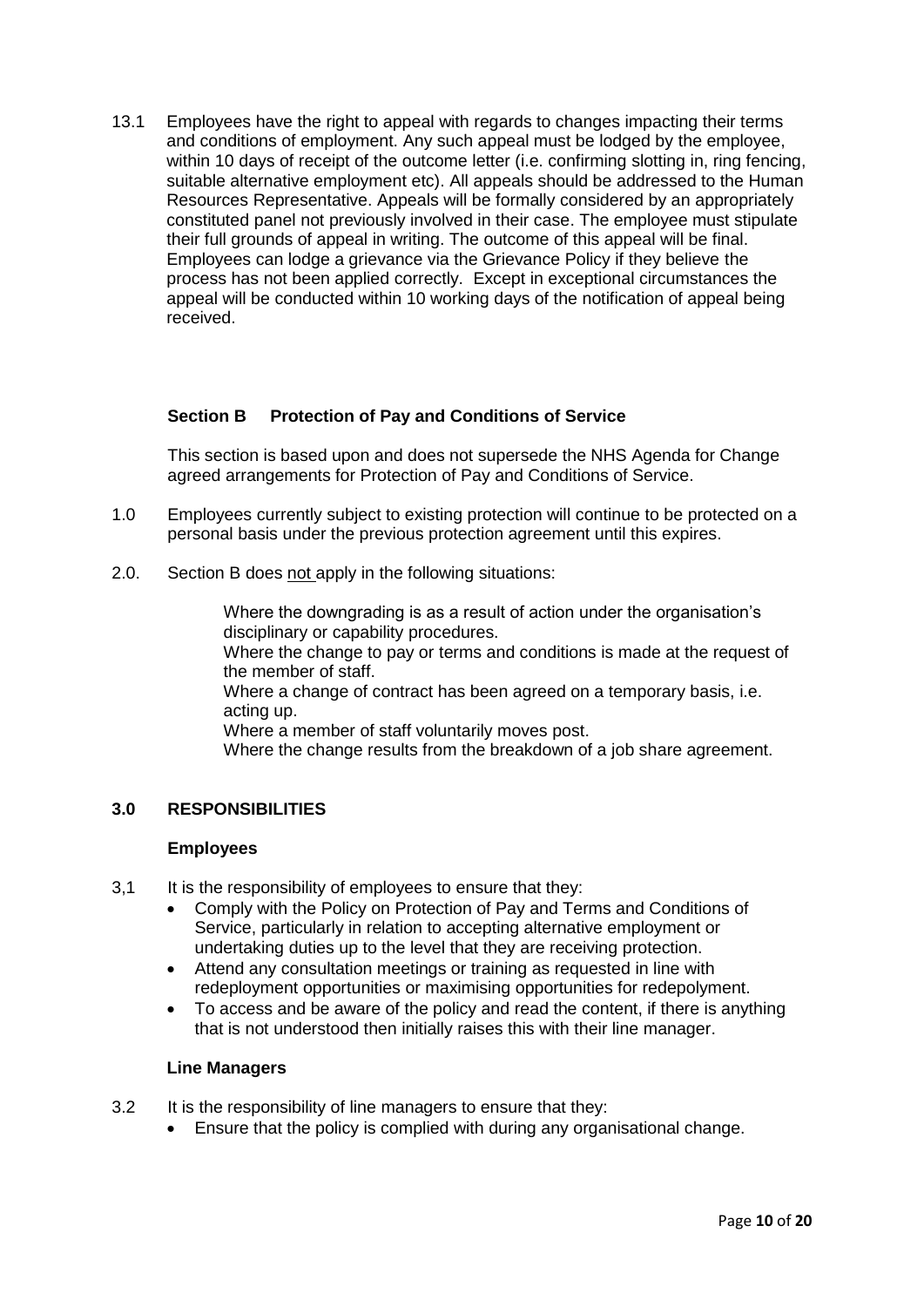- Consult with their employees and employee representatives (supported by the HR team) regarding any change within the work environment that may affect their terms and conditions of employment.
- Arrange and hold one to one consultation meetings with individual employees where they are potentially affected by organisational change.
- Ensure outcomes of all formal meetings are confirmed to the individual in writing. The exact terms of any protection will be confirmed in writing to the employee.
- Where employees are to be redeployed, the manager, supported by the HR team, will work with them to try to redeploy them to suitable alternative employment.
- Through the Personal Development Review [PDR] process ensure that employees who have been downgraded are given reasonable opportunities to retain and/or develop the skills and knowledge to apply for posts at their former level when available.
- Attend all relevant management training and to ensure they are broadly familiar with organisation's HR policies.
- Ensure that employees are aware of the policy will be brought to the attention of the team through the team brief process.

## **People and OD Team**

3.3 The People and OD representative will provide advice and support on all aspects of this policy to ensure application and support.

## **4.0 SHORT TERM PROTECTION OF EARNINGS**

- 4.1 An employee who suffers a reduction in earnings (but is not downgraded), as a result of organisational change, will continue to receive the average of the previous 3 months earnings.
- 4.2 Short term protection will apply where organisational change leads to any loss of contractual enhancements due to change in working pattern including overtime, unsocial hours, stand-by payments, on call allowances, sessional payments.
- 4.3 Service counted for the purposes of protection will be continuous service with the organisation (including service deemed to be continuous under TUPE).
- 4.4 Short term protection entitlement will be calculated in relation to the individual's completed years of continuous service:

| <b>Length of Service</b> | <b>Protection</b> |
|--------------------------|-------------------|
| 4 months to 1 year       | 2 months          |
| 1 to 2 years             | 4 months          |
| 2 to 3 years             | 6 months          |
| 3 to 4 years             | 8 months          |
| 4 to 5 years             | 10 months         |
| More than 5 years        | 12 months         |

## **5.0. LONG TERM PROTECTION OF EARNINGS**

5.1 An employee who is downgraded as a result of organisational change, will receive protection on basic salary including benefits from any future cost of living awards.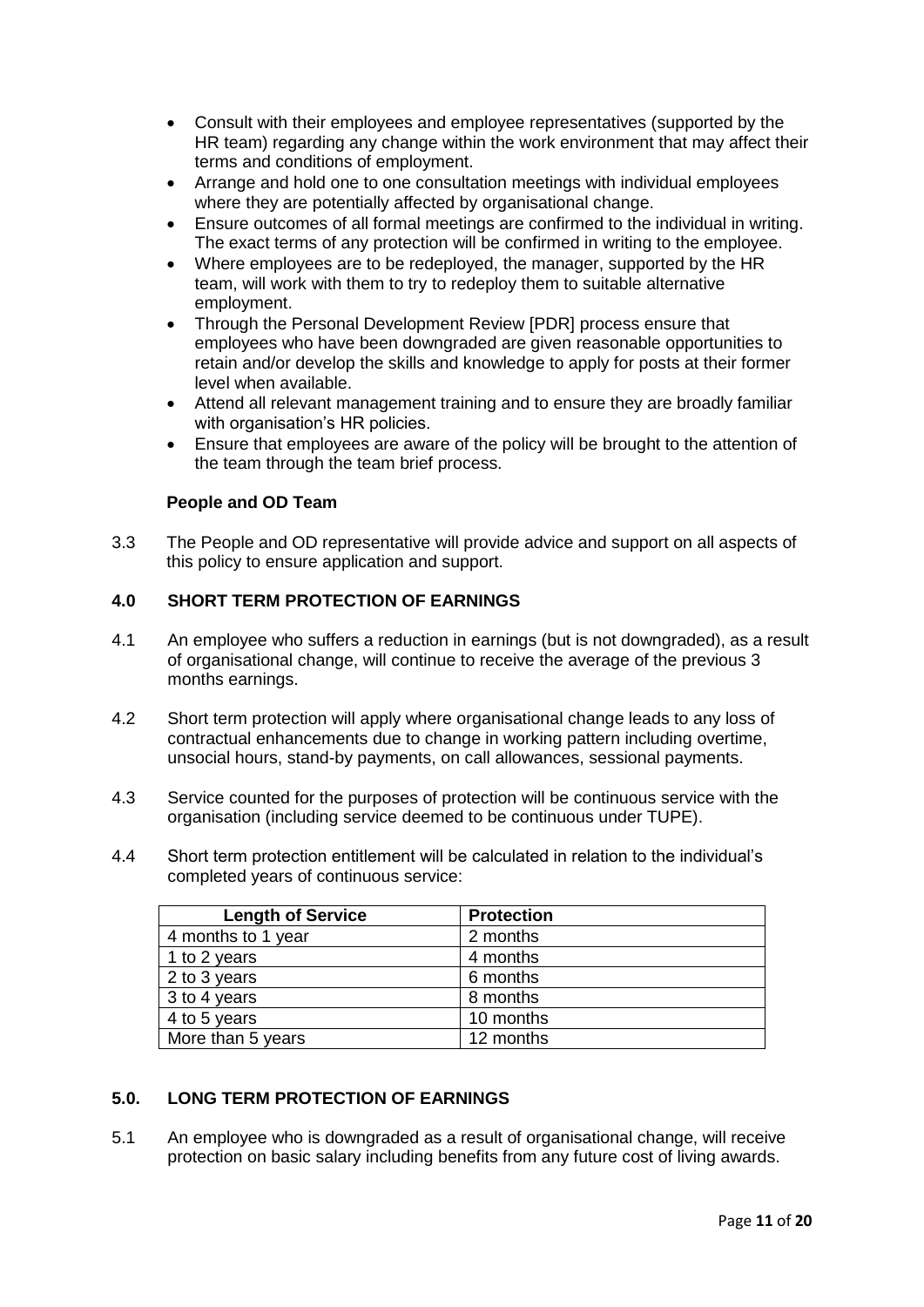5.2 Service counted for the purposes of protection will be continuous service with the organisation (including service deemed to be continuous under TUPE).

| Length of Service                              | <b>Protection</b> |
|------------------------------------------------|-------------------|
| 12 months or more qualifying service 1 3 years |                   |

5.3 Any employee downgraded will be given reasonable opportunities to retain and/or develop the skills and knowledge to apply for posts at their former level, when available.

#### **6.0. PROTECTION OF OTHER TERMS AND CONDITIONS**

#### **Recruitment and Retention Premia**

- 6.1 Recruitment and retention premia are applied to a post, not an individual, and do not transfer with the individual if they change post. However, where an individual changes post for reasons that mean they are eligible for protection of salary, and they were previously in a post that received recruitment or retention premia the following rules will apply:
- 6.2 Nationally and locally agreed long-term recruitment and retention premia will be protected in line with national terms and conditions for the period of protection.
- 6.3 Locally agreed short-term recruitment and retention premia will be protected for six months in line with national terms and conditions.
- 6.4 The recruitment and retention premia will be protected at the level paid at the time the employee left their previous post.
- 6.5 Should a recruitment and retention premia apply in the new post the individual will receive that which is most beneficial for the period of protection.

#### **Change in Hours**

- 6.6 In situations of organisational change where long-term protection applies to an individual the organisation will attempt to ensure that there is a match between posts in terms of hours and pattern of work but this may not be possible. In such cases the following will apply:
- 6.7 Where the hours of work are greater in the new post, the protected employee will normally continue to work their former hours for the period of protection. If this is not possible any payment for additional hours will be paid at the protected hourly rate of pay for the period of protection.
- 6.8 Where the hours of work are less in the new post, the protected employee will have the option to continue to work their former hours for the period of protection. If they opt to reduce their hours the protected payment will be reduced proportionally, based on the protected hourly rate. Any payments for additional hours and overtime will be remunerated at the protected hourly rate of pay for the period of protection.
- 6.9 Where working patterns are different in the new post or there were was an arrangement to work flexibly in the former post the organisation will make all reasonable efforts to support the protected employee to maintain their working pattern, provided this does not impact adversely on the delivery of the service.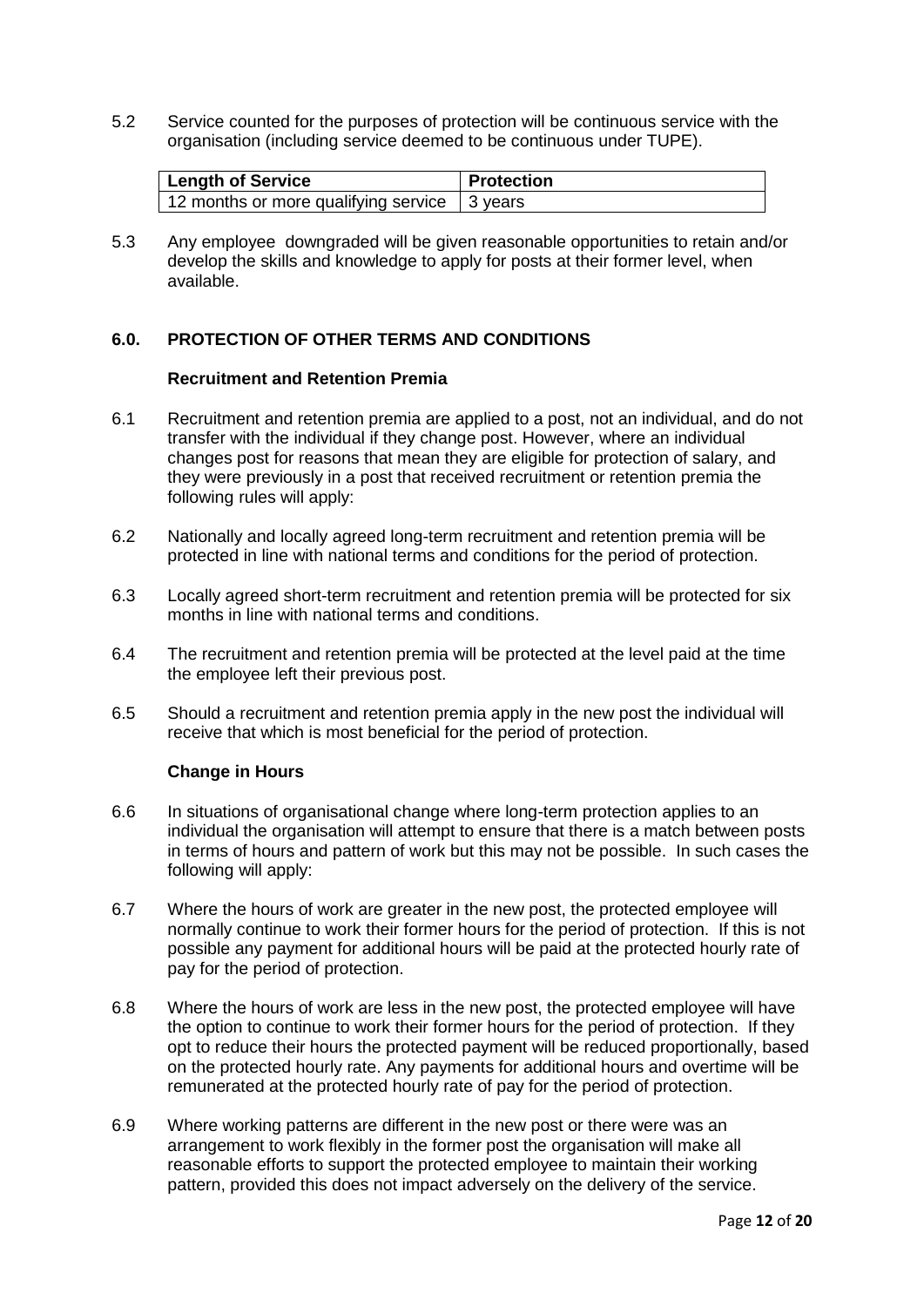Where this is not possible the individual will be given reasonable notice (a minimum of 12 weeks, unless otherwise agreed) to make any changes necessary. Support for carers is available from the Childcare Co-ordinator service.

#### **Change of Base**

6.10 Where an employee is required to change their base of work, in line with contractual arrangements and national terms and conditions (paragraph 17.3 of the NHS Terms and Conditions of Service Handbook, change of base of work resulting from amalgamation of NHS employers or from acceptance of another post in consequence of redundancy), they may qualify for reimbursement of their extra daily travelling expenses for a period of up to 4 years subject to local agreement from the date of transfer.

#### **Lease Cars (excluding salary sacrifice scheme)**

- 6.11 If the employee has contracted for a lease car through the organisations lease car scheme the employee will not suffer a financial detriment from organisational change.
- 6.12 If a lease car is not required for the new post the employee will not suffer any financial penalty from the early surrender of the car. However, if it is still possible for the employee to retain the car and they choose to do so, the employee will be responsible for all costs arising from the lease arrangement.
- 6.13 Where the new post still meets the lease car scheme criteria the employee will not be responsible for any additional costs arising from the existing lease arrangement until the expiry of the existing lease. Any subsequent lease will be calculated based on the requirements of the new post and will not be subject to any protection.
- 6.14 Any employee on a salary sacrifice lease car scheme would continue with these arrangements under the terms of the scheme.

#### **Pensions**

6.15 Members of the NHS pension scheme may apply to have their period of membership at a higher rate of pay treated as "preserved" membership subject to the terms and conditions of the NHS Pension Scheme. It is important that employees discuss their pension with the pension's advisor in the payroll team where they suffer a reduction in earnings.

## **7.0. CONDITIONS OF ELIGIBILITY FOR PROTECTION**

- 7.1 Protection will no longer apply where an employee, currently receiving protection, unreasonably refuses alternative employment in any post on the banding which they are protected.
- 7.2 Employees receiving protection may be required to undertake duties or responsibilities up to the level at which they are protected on a temporary basis. Such an arrangement will not break or extend the period of protection.
- 7.3 Protection will cease should the employee move to another post through their own application, or leave the organisation.
- 7.4 Protection will be offset against earnings in the new post. In any pay period where earnings in the new post exceed the protected earnings (ie total earnings for short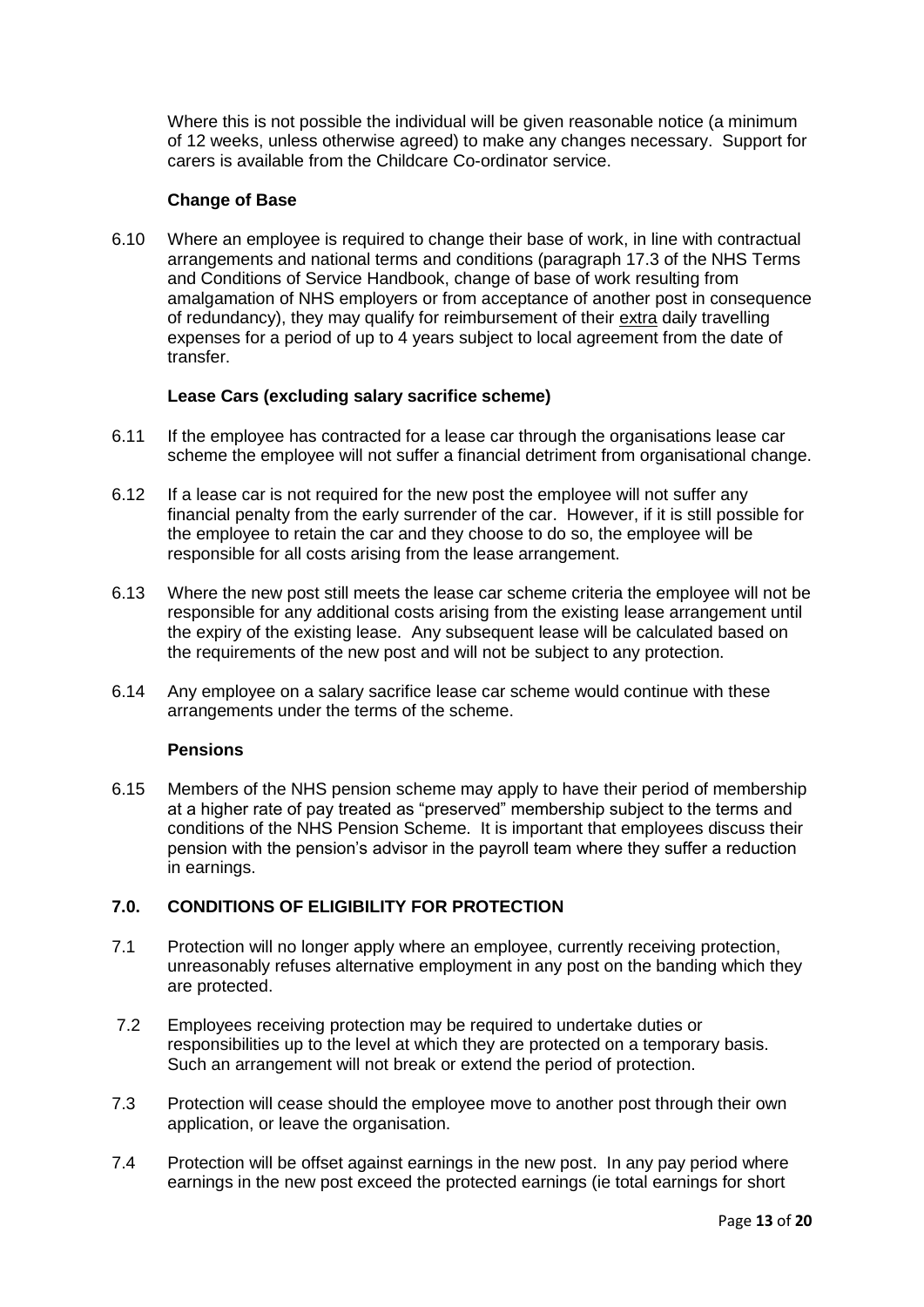term protection, basic salary for long term protection) the protection of earnings is extinguished for that period.

- 7.5 Long and short term protection may run concurrently, this is known as joint protection. The protection paid will be that most favourable to the employee whilst the joint protection lasts.
- 7.6 At the end of the protection period the employee on protection will receive the pay band and conditions of service of the substantive post.
- 7.7 Payment of protection is conditional on an employee being committed to training and development identified in order to maximise opportunities for redeployment.

## **8.0 OTHER PROVISIONS**

- 8.1 Employees will move onto a new band on the nearest point to their current salary.
- 8.2 Where the three month calculation period includes a period of maternity, adoption or paternity leave or where the employee was on approved unpaid leave (including a employment break) or sick leave, average earnings will be calculated taking into account the working pattern prior to the period of leave.
- 8.3 Where an employee becomes eligible for a second period of protection whilst already receiving protection, the initial protection will run its course. The second period of protection will run concurrently from the date of the second change in accordance with the arrangements within this policy.
- 8.4 Employees returning from agreed employment breaks under the organisation's policy, who cannot be slotted back into a post at the equivalent grade to that which they took the break from, will be eligible for long term protection from the date of their return.
- 8.5 Employees absent during a period of organisational change i.e. on sick leave, secondment or maternity have the same right to be consulted with as other staff. Any protection arrangement necessitated by organisational change will come into effect from the date of the change, not the date of their return to the organisation.
- 8.6 Changes to terms and conditions that are not substantive i.e. are agreed for a temporary/fixed-term period i.e. acting-up, additional hours will not be subject to protection.

#### **9.0 APPEALS**

Any appeal arising from the application of this policy will be dealt with under the organisation's Grievance procedure

#### **10.0 DEFINITIONS**

Organisational Change: any structural or managerial change to services provided by the organisation

. Salary: the monthly sum due in respect of basic hours worked by the employee, within the standard working week, as defined for their staff group. The following are excluded for the purposes of long term protection (but those marked\* may be subject to short term protection if they are a contractual feature or a regular requirement):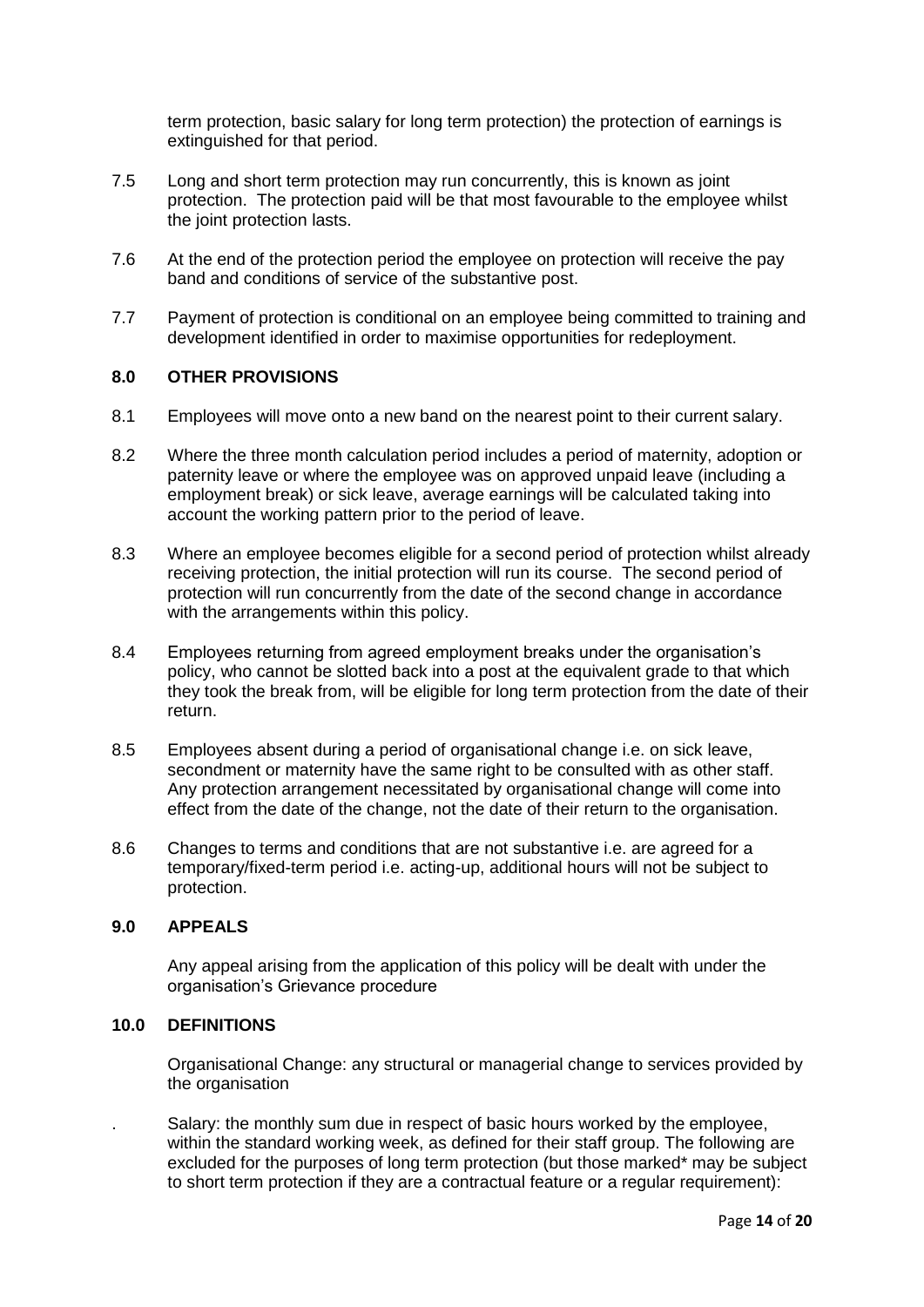- Acting up Allowances
- $\bullet$  Standby\*
- On-call\*
- Earnings from other contracts eg bank contracts
- Reimbursement for expenses no longer incurred
- Special duty payments eg shift allowances, weekend enhancements etc\*
- One off lump sum payment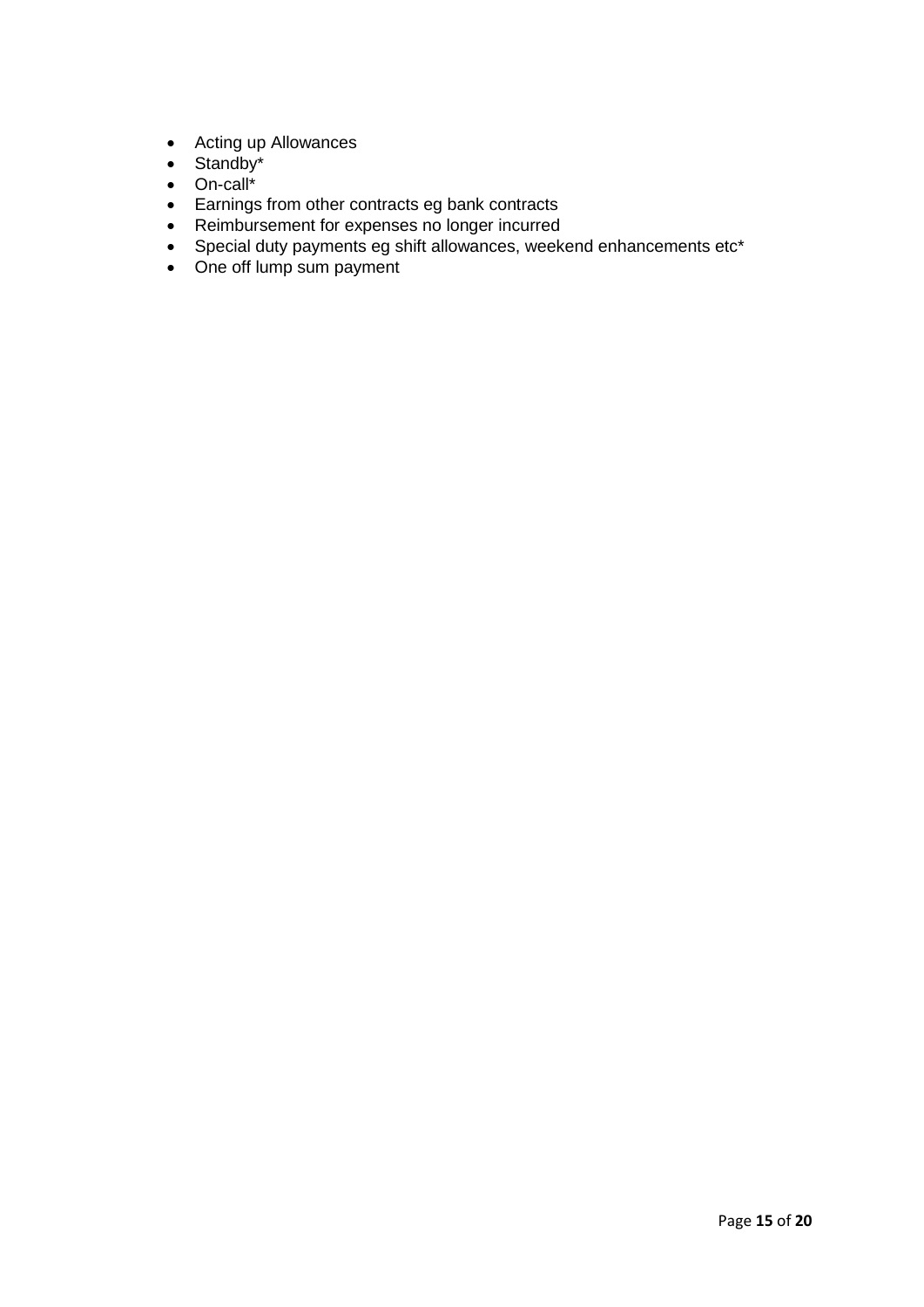## **DEFINITIONS**

## **Reorganisation and Redundancy**

Redundancy may occur as a result of a reorganisation. For the purposes of the Employment Rights Act 1996 an employee who is dismissed shall be taken to be dismissed by reason of redundancy if the dismissal is wholly or mainly attributable to:

- a) the fact that his employer has ceased or intends to cease:
	- i. to carry on the business for the purposes of which the employee was employed by him, or
	- ii. to carry on that business in the place where the employee was so employed, or
- b) the fact that the requirements of that business:
	- i. for employees to carry out work of a particular kind, or
	- ii. for employees to carry out work of a particular kind in the place where the employee was employed by the employer,
	- have ceased or diminished or are expected to cease or diminish.

#### **Affected by Change**

Where it is known that an organisational change is likely to result in employees being put at risk of redundancy. There may be a reasonable time period between employees being *affected by change* and being formally declared as at risk of redundancy, to ensure appropriate consultation takes place and to allow for stage one and two of the procedure for filling posts to be completed.

#### **At Risk of Redundancy**

Where formal consultation has taken place, feedback received has been considered and a final way forward determined. The outcome confirms the removal of their substantive post from the structure and the employee is deemed *at risk of redundancy* if there are no slotting or ring fencing options immediately available.

#### **Employees are Transferred out of the Organisation**

Where a service transfers to a new organisation, or into the organisation, employees in that service may transfer to the new organisation under a transfer order or the Transfer of Undertakings (Protection of Employment) Regulations 2006 (TUPE) where TUPE applies.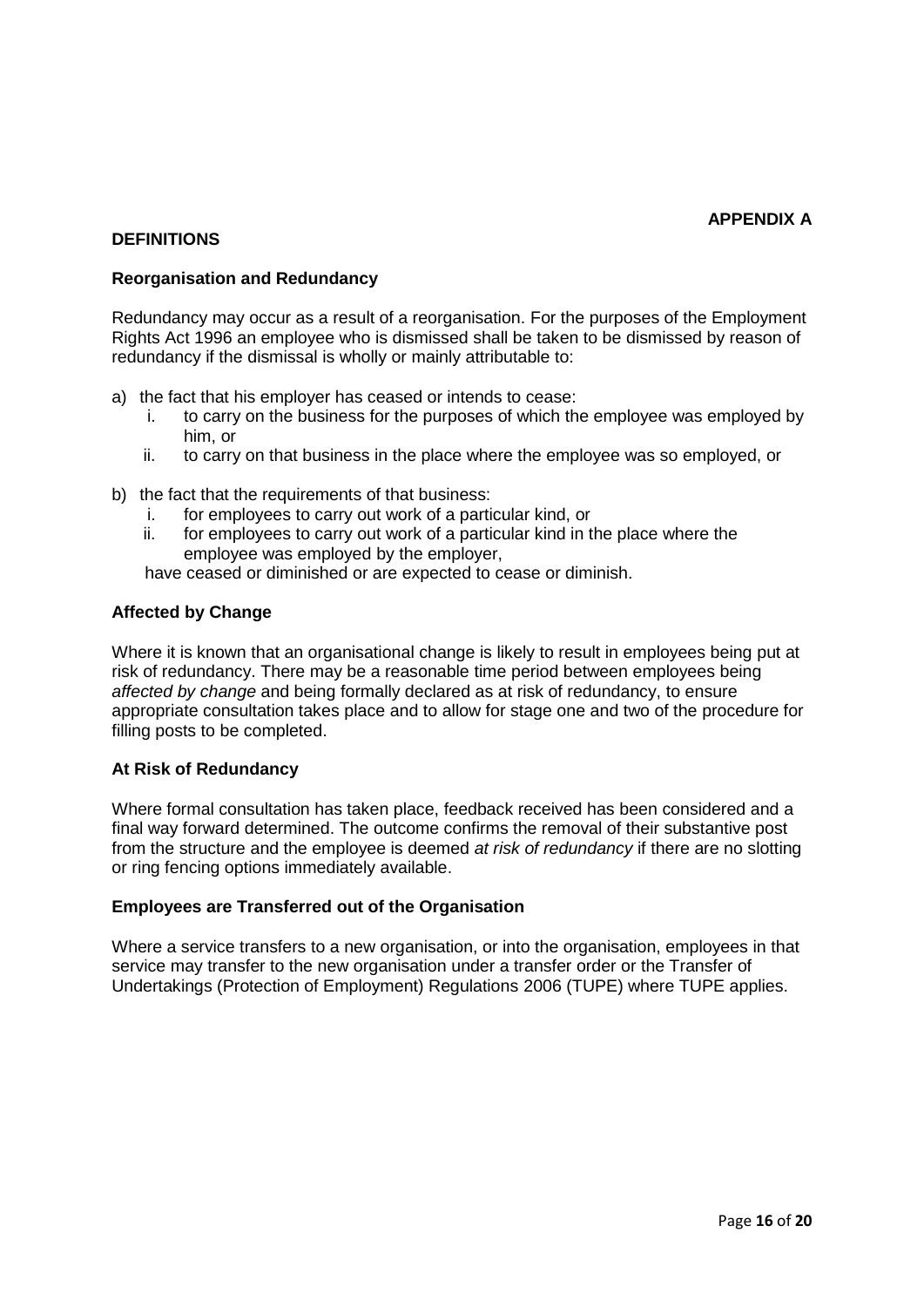## **PROCEDURE FOR FILLING POSTS**

## **Stage 1: Slotting in**

Slotting in may apply where the duties and accountabilities of a post are not significantly reorganised and are substantially the same in the new and existing role, and this is the same pay band/grade. There must be only one person in the organisation who can claim they should be slotted in to the role for this to apply.

Depending upon the scale of the change, slotting in may be on a provisional basis in the first instance and subject to formal confirmation as soon as possible thereafter. The purpose of this will be to ensure safeguards are built into the process which facilitates the application of a fair approach. Employees will be notified of the outcome, including any right of appeal.

#### **Stage 2: Ring Fenced Competition**

Where there is more than one potential match for a post based on the criteria in Stage 1 (slotting in), the employees will be ring fenced and interviewed to decide who is slotted into the role.

Any posts which have not been filled at stage 1 will be ring fenced for eligible employees to apply for. This will be a closed round of competitive interviews for employees "affected by change" currently doing similar work at a similar level. In some circumstances the posts in the new structure may be at a higher grade. Eligible employees will be considered for an interview if they meet the essential qualifications, competence or requirements of the higher banded post(s). If the interview panel decide they meet the essential criteria or could do so within a 3 month period supported by a short term development plan they will be slotted into the post.

Where there is only one employee for one post but the grade of the post is higher this is also ring fenced competition as there will be a need for an interview process to ensure the individual has the necessary skills to undertake the role. If the interview panel decide they meet the essential or could do so within a 3 month period supported by a short term development plan they will be slotted into the post.

## **Stage 3: Open Competition**

If no one from stage one or two is appointable, wider advertisement of the post will apply. Should there be national or regional guidance guiding the change (i.e. it is part of a national programme of organisational change rather than local) the initial period of open competition may include considering staff from other NHS organisations who are on an identified and agreed 'at risk' register. Likewise should the organisation enter into local reciprocal agreements to retain NHS employees then the agreed process will be followed to allow for priority of other "at risk" staff in different NHS organisation. If there are no candidates on the 'at risk' register and this stage has been exhausted, then the post can be advertised in the normal way.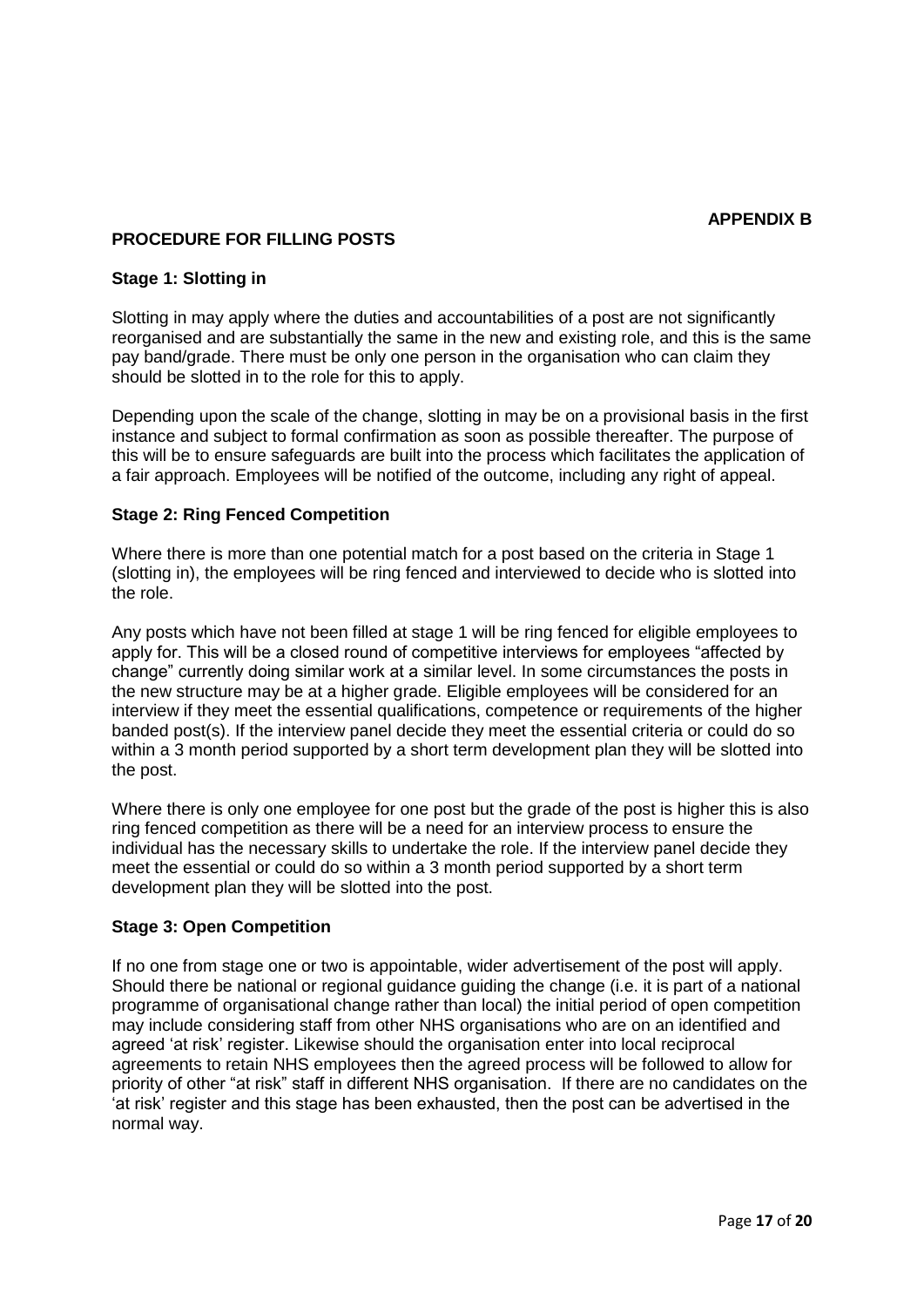## **Equality Impact Assessment**

| Title of policy                                        | <b>Organisational Change Policy</b>               |  |
|--------------------------------------------------------|---------------------------------------------------|--|
| Names and roles of people completing the<br>assessment | Ian Corbishley, HR Manager, People<br>and OD Team |  |
|                                                        | 11/09/2020                                        |  |
| Date assessment started/completed                      |                                                   |  |

| 1. Outline                  |                                                             |
|-----------------------------|-------------------------------------------------------------|
| Give a brief summary of the | This policy outlines principles to manage organisational    |
| policy                      | change to ensure a fair and equitable process.              |
| What outcomes do you want   | A clear and fair process to support staff during periods of |
| to achieve                  | organisational change.                                      |

|                                                                                                                                                                                                                                                                    | 2. Analysis of impact                                                                                                       |                 |                                                                                |  |  |
|--------------------------------------------------------------------------------------------------------------------------------------------------------------------------------------------------------------------------------------------------------------------|-----------------------------------------------------------------------------------------------------------------------------|-----------------|--------------------------------------------------------------------------------|--|--|
| This is the core of the assessment, using the information above detail the actual or likely<br>impact on protected groups, with consideration of the general duty to; eliminate unlawful<br>discrimination; advance equality of opportunity; foster good relations |                                                                                                                             |                 |                                                                                |  |  |
| What action will be taken<br>Are these<br>Are there any likely<br>impacts?<br>negative or<br>to address any negative<br>positive?<br>impacts or enhance<br>Are any groups going to<br>positive ones?<br>be affected differently?<br>Please describe.               |                                                                                                                             |                 |                                                                                |  |  |
| Age                                                                                                                                                                                                                                                                | Yes, early retirement as a<br>result of organisation<br>change may be offered as<br>an option to staff at a<br>certain age. | <b>Positive</b> | The policy signposts staff<br>considering early<br>retirement to a specialist. |  |  |
| <b>Carers</b>                                                                                                                                                                                                                                                      | <b>No</b>                                                                                                                   |                 |                                                                                |  |  |
| <b>Disability</b>                                                                                                                                                                                                                                                  | Yes, reasonable<br>adjustments must be made<br>for disabled staff. This may                                                 | Positive        | The policy provides<br>provision to make<br>reasonable adjustments for         |  |  |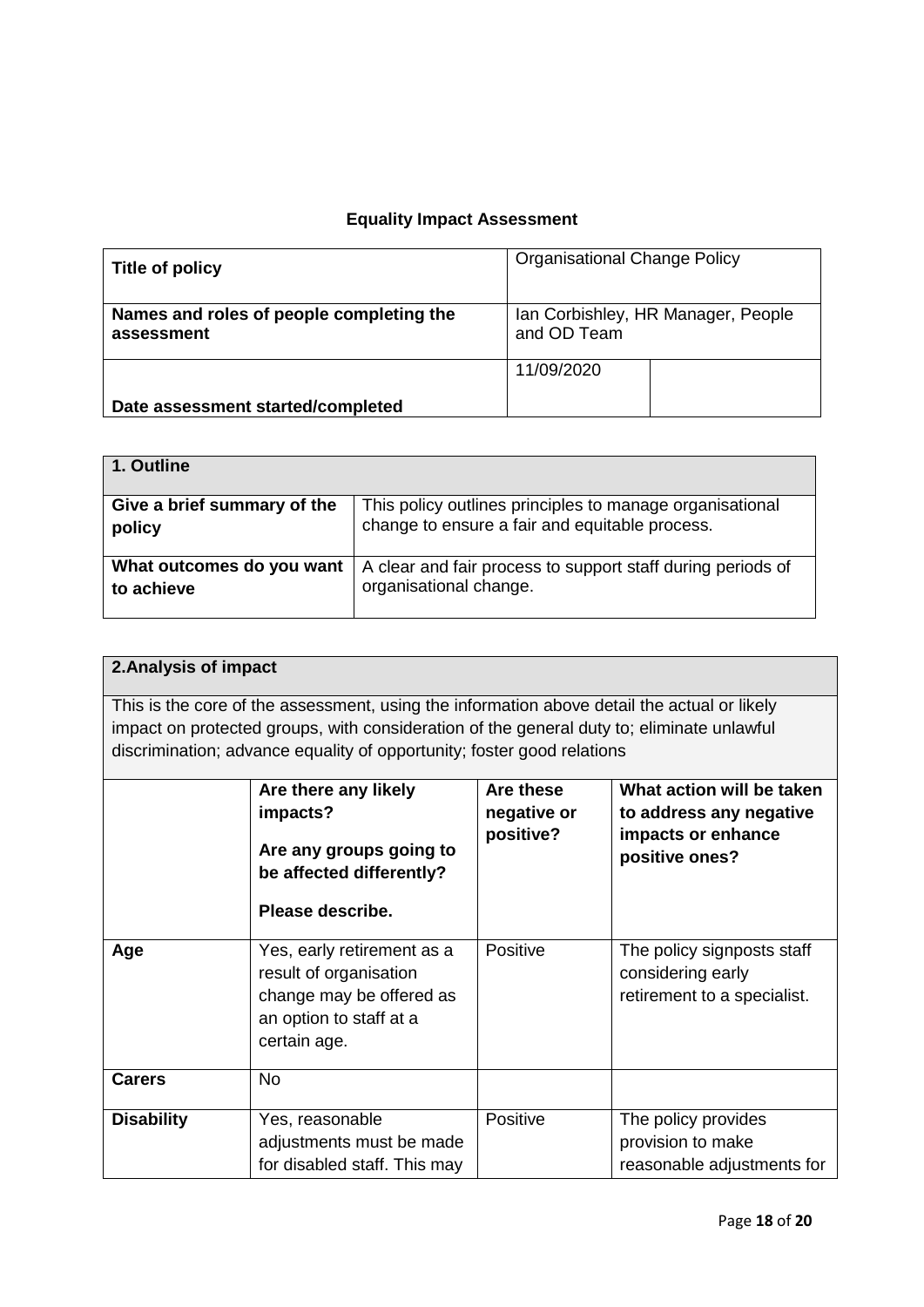|                                                                                                                                                                      | be necessary as part of the                              |                                           |                                                                                                                                                                                                                                                                                                                                                                                                                                                 | disabled staff.                                                                                                                                                            |  |
|----------------------------------------------------------------------------------------------------------------------------------------------------------------------|----------------------------------------------------------|-------------------------------------------|-------------------------------------------------------------------------------------------------------------------------------------------------------------------------------------------------------------------------------------------------------------------------------------------------------------------------------------------------------------------------------------------------------------------------------------------------|----------------------------------------------------------------------------------------------------------------------------------------------------------------------------|--|
|                                                                                                                                                                      | selection criteria/process<br>for organisational change. |                                           |                                                                                                                                                                                                                                                                                                                                                                                                                                                 |                                                                                                                                                                            |  |
|                                                                                                                                                                      |                                                          |                                           |                                                                                                                                                                                                                                                                                                                                                                                                                                                 |                                                                                                                                                                            |  |
| <b>Sex</b>                                                                                                                                                           | <b>No</b>                                                |                                           |                                                                                                                                                                                                                                                                                                                                                                                                                                                 |                                                                                                                                                                            |  |
| Race                                                                                                                                                                 | <b>No</b>                                                |                                           |                                                                                                                                                                                                                                                                                                                                                                                                                                                 |                                                                                                                                                                            |  |
| <b>Religion or</b><br>belief                                                                                                                                         | <b>No</b>                                                |                                           |                                                                                                                                                                                                                                                                                                                                                                                                                                                 |                                                                                                                                                                            |  |
| <b>Sexual</b><br>orientation                                                                                                                                         | <b>No</b>                                                |                                           |                                                                                                                                                                                                                                                                                                                                                                                                                                                 |                                                                                                                                                                            |  |
| Gender<br>reassignment                                                                                                                                               | <b>No</b>                                                |                                           |                                                                                                                                                                                                                                                                                                                                                                                                                                                 |                                                                                                                                                                            |  |
| <b>Pregnancy and</b><br>maternity                                                                                                                                    | <b>No</b>                                                |                                           |                                                                                                                                                                                                                                                                                                                                                                                                                                                 |                                                                                                                                                                            |  |
| <b>Marriage and</b><br>civil<br>partnership                                                                                                                          | <b>No</b>                                                |                                           |                                                                                                                                                                                                                                                                                                                                                                                                                                                 |                                                                                                                                                                            |  |
| <b>Other relevant</b><br>group                                                                                                                                       | <b>No</b>                                                |                                           |                                                                                                                                                                                                                                                                                                                                                                                                                                                 |                                                                                                                                                                            |  |
|                                                                                                                                                                      |                                                          |                                           |                                                                                                                                                                                                                                                                                                                                                                                                                                                 |                                                                                                                                                                            |  |
| If any negative/positive<br>impacts were identified are<br>they valid, legal and/or<br>justifiable?<br>Please detail.                                                |                                                          |                                           | The policy is applicable to all employees and adheres to the<br>NHS Litigation Authority Standards, statutory requirements<br>and best practice. Makes all reasonable provision to ensure<br>equity of access to all employees. There are no statements,<br>conditions or requirements that disadvantage any particular<br>group of people with a protected characteristic. The policy<br>provides a clear and equitable process for all staff. |                                                                                                                                                                            |  |
| 4. Monitoring, Review and Publication                                                                                                                                |                                                          |                                           |                                                                                                                                                                                                                                                                                                                                                                                                                                                 |                                                                                                                                                                            |  |
| Monitoring information may be collected for staff<br>undergoing organisational change that share a protected<br>characteristic compared to those who don't that are: |                                                          |                                           |                                                                                                                                                                                                                                                                                                                                                                                                                                                 |                                                                                                                                                                            |  |
| How will you review/monitor<br>the impact and effectiveness of<br>your actions                                                                                       |                                                          | On the risk register;<br>their same team; | Included in a ring-fenced opportunity;<br>Slotted into a respective position;<br>Subject to a redundancy notice                                                                                                                                                                                                                                                                                                                                 | Directly affected by change, compared to colleagues in<br>Transferred out of the organisation, when compared to<br>those who do not share the same equality characteristic |  |